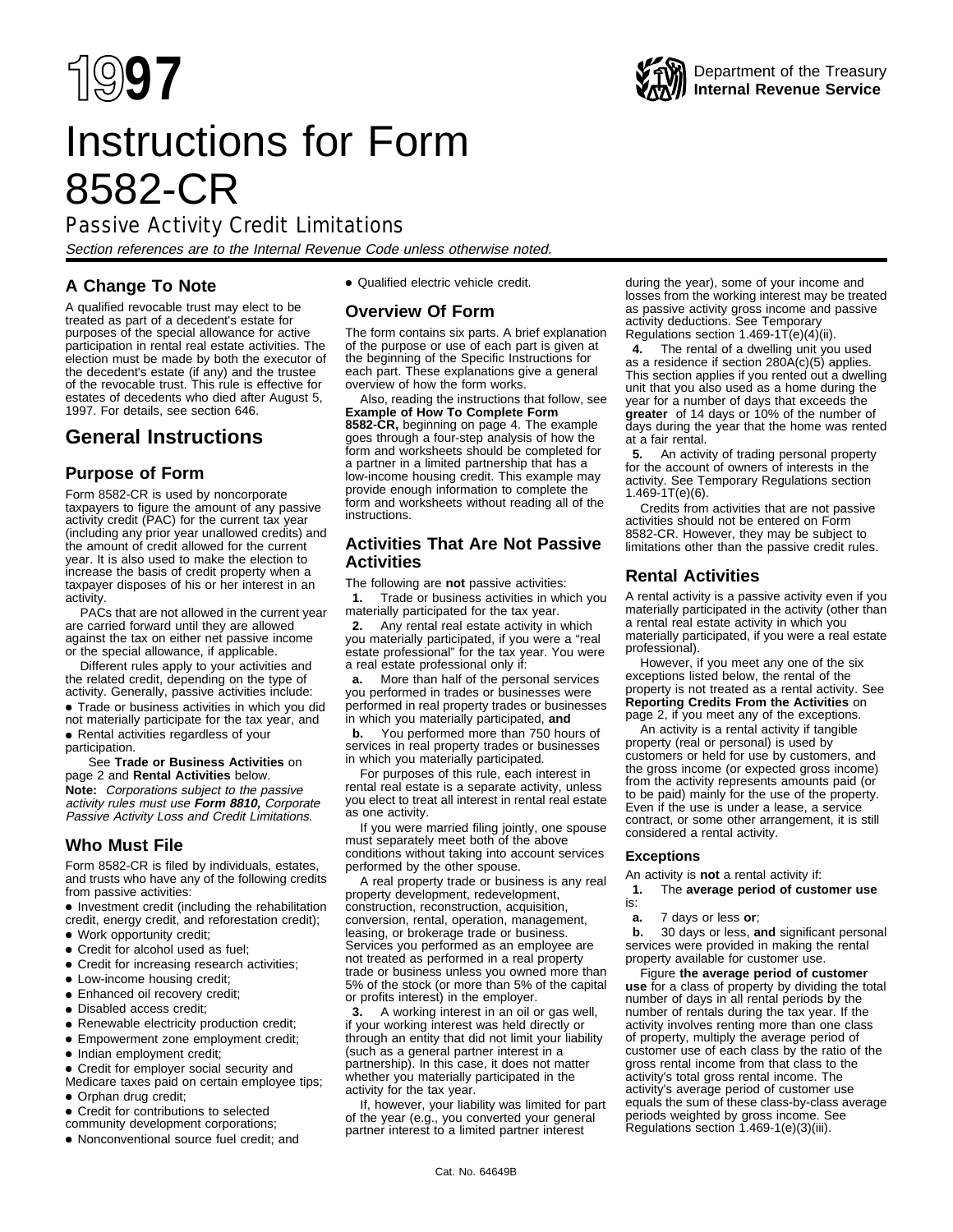**Significant personal services** include only services performed by individuals. In determining if personal services are significant, all the relevant facts and circumstances are considered. Facts and circumstances include the frequency of the services, the type and amount of labor required to perform the services, and the value of the services relative to the amount charged for the property's use.  **2. Extraordinary personal services** were provided in making the rental property available

for customer use. Services provided in making rental property available for customer use are **extraordinary personal services** only if they are performed

by individuals, and the customers' use of the rental property is incidental to their receipt of the services.

 **3.** The rental of the property is **incidental** to a nonrental activity.

The rental of property is **incidental** to an activity of holding property for investment if the main purpose of holding the property is to realize a gain from its appreciation, and the gross rental income is less than 2% of the smaller of the **unadjusted basis** or the fair market value of the property.

**Unadjusted basis** means the cost of the property without regard to depreciation deductions or any other basis adjustment described in section 1016 that reduces basis.

The rental of property is **incidental** to a trade or business activity if:

**ya.** You own an interest in the trade or business activity during the tax year;

 $\ddot{\mathbf{v}}$ **b.** The rental property was mainly used in the trade or business activity during the tax year or during at least 2 of the 5 preceding tax years; and

**yc.** The gross rental income from the property is less than 2% of the smaller of the unadjusted basis or the fair market value of the property.

Lodging provided for the employer's convenience to an employee or the employee's spouse or dependents is incidental to the activity or activities in which the employee performs services.

 $\ddot{y}$ **4.** You customarily make the rental property available during defined business hours for nonexclusive use by various customers.

 $\ddot{y}$ **5.** You provide property for use in a nonrental activity of a partnership, an S corporation, or joint venture in your capacity as an owner of an interest in such partnership, S corporation, or joint venture.

#### **Reporting Credits From the Activities**

If you meet any of the five exceptions listed above, your rental of the property is not a rental activity. You then must determine whether your rental of the property is:

 $\ddot{y}$ **1.** A trade or business activity and, if so,  **2.** Whether you materially participated in the activity for the tax year (see **Trade or Business Activities** below and **Material Participation** on page 3).

• If the activity is a trade or business activity in which you did not materially participate, enter the credits from the activity on Worksheet 4 on page 10.

• If the activity is a trade or business activity in which you materially participated, report the credits from the activity on the form you normally use.

If you **did not** meet any of the five exceptions, the rental activity is generally a passive activity. Special rules apply if you conduct the rental activity through a publicly

#### traded partnership (PTP). See **Publicly Traded Partnerships (PTPs)** on page 13.

If the rental activity is not conducted through a PTP, the passive rental activity is entered in Worksheet 1, 2, 3, or 4 on pages 9 and 10.

**Worksheet 1** is for credits (other than rehabilitation credits and low-income housing credits) from passive rental real estate activities in which you actively participated. However, married individuals who file separate tax returns but did not live apart at all times during the tax year must use Worksheet 4 even if there was active participation.

**Worksheet 2** is for rehabilitation credits from passive rental real estate activities and low-income housing credits for property placed in service before 1990. This worksheet is also used for low-income housing credits from a partnership, S corporation, or other pass-through entity if your interest in the pass-through entity was acquired before 1990, regardless of the date the property was placed in service.

**Worksheet 3** is for low-income housing credits for property placed in service after 1989 (unless held through a pass-through entity in which you acquired your interest before 1990).

**Worksheet 4** is for credits from passive trade or business activities in which you did not materially participate and passive rental real estate activities without active participation (but not rehabilitation credits from passive rental real estate activities and low-income housing credits).

See **Special Allowance for Credits From Active Participation in Rental Real Estate Activities** below.

#### **Special Allowance for Credits From Active Participation in Rental Real Estate Activities**

If you actively participated in a passive rental real estate activity, you may be able to claim credits from the activity for the tax attributable to a special allowance of up to \$25,000, reduced by any passive losses allowed under this exception on Form 8582.

The special allowance also applies to low-income housing credits and rehabilitation credits from a rental real estate activity, even if you did not actively participate in the activity. The credits allowed under the special allowance are in addition to the credits allowed for the tax attributable to net passive income.

Married individuals filing separate returns who did not live apart at all times during the year and most trusts cannot use the special allowance. An estate and a qualified revocable trust that made an election to treat the trust as part of the decedent's estate, can use the special allowance only for its tax years ending less than 2 years after the decedent's death.

**Active Participants.** Only individuals, qualifying estates and a qualified revocable trust that made an election to treat the trust as part of the decedent's estate can actively participate in a rental real estate activity. A qualified revocable trust may elect to be treated as part of a decedents estate for purposes of the special allowance for active participation in rental real estate activities requirements. See **A Change To Note,** on page 1. Limited partners cannot actively participate unless future regulations provide an exception.

 You are not considered to actively participate in a rental real estate activity if at any time during the tax year your interest (including your spouse's interest) in the activity was less than 10% (by value) of all interests in the activity. Active participation is a less

stringent requirement than material participation (see **Material Participation** on page 3).

You may be treated as actively participating if you participated, for example, in making management decisions or arranging for others to provide services (such as repairs) in a significant and bona fide sense. Management decisions that count as active participation include:

- Approving new tenants,
- Deciding on rental terms,
- ●A Approving capital or repair expenditures,
- and Other similar decisions.

 . A **qualifying estate** is an estate treated as actively participating for tax years ending less than 2 years after the date of the decedent's death if the decedent would have satisfied the active participation requirements for the activity for the tax year in which the decedent died. See **A Change To Note,** on page 1.

The **maximum special allowance** is:

• \$25,000 for single individuals and married individuals filing a joint return for the tax year.

• \$12,500 for married individuals who file separate returns for the tax year and who lived apart at all times during the tax year.

• \$25,000 for an estate reduced by the special allowance for which the surviving spouse qualified.

If your modified adjusted gross income (defined on page 8) is \$100,000 or less (\$50,000 or less if married filing separately), figure your credits based on the amount of the maximum special allowance referred to in the preceding paragraph.

If your modified adjusted gross income is more than \$100,000 (\$50,000 if married filing separately), the special allowance is limited to 50% of the difference between \$150,000 (\$75,000 if married filing separately) and your modified adjusted gross income.

When modified adjusted gross income is \$150,000 or more (\$75,000 or more if married filing separately), there is no special allowance.

However, for low-income housing credits for property placed in service before 1990, and rehabilitation credits, the limits on modified adjusted gross income are increased. If your modified adjusted gross income is more than \$200,000 (\$100,000 if married filing separately), the special allowance is limited to 50% of the difference between \$250,000 (\$125,000 if married filing separately), and your modified adjusted gross income.

When modified adjusted gross income is \$250,000 or more (\$125,000 or more if married filing separately), there is no special allowance.

The modified adjusted gross income limitation does not apply when figuring the special allowance for low-income housing credits for property placed in service after 1989 (other than from a pass-through entity in which you acquired your interest before 1990).

## **Trade or Business Activities**

A trade or business activity is an activity (other than a rental activity or an activity treated as incidental to an activity of holding property for investment) that:

 **1.** Involves the conduct of a trade or business (within the meaning of section 162),  **2.** Is conducted in anticipation of starting a trade or business, or

 $\ddot{y}$ 3. Involves research or experimental expenditures deductible under section 174 (or that would be if you chose to deduct rather than capitalize them).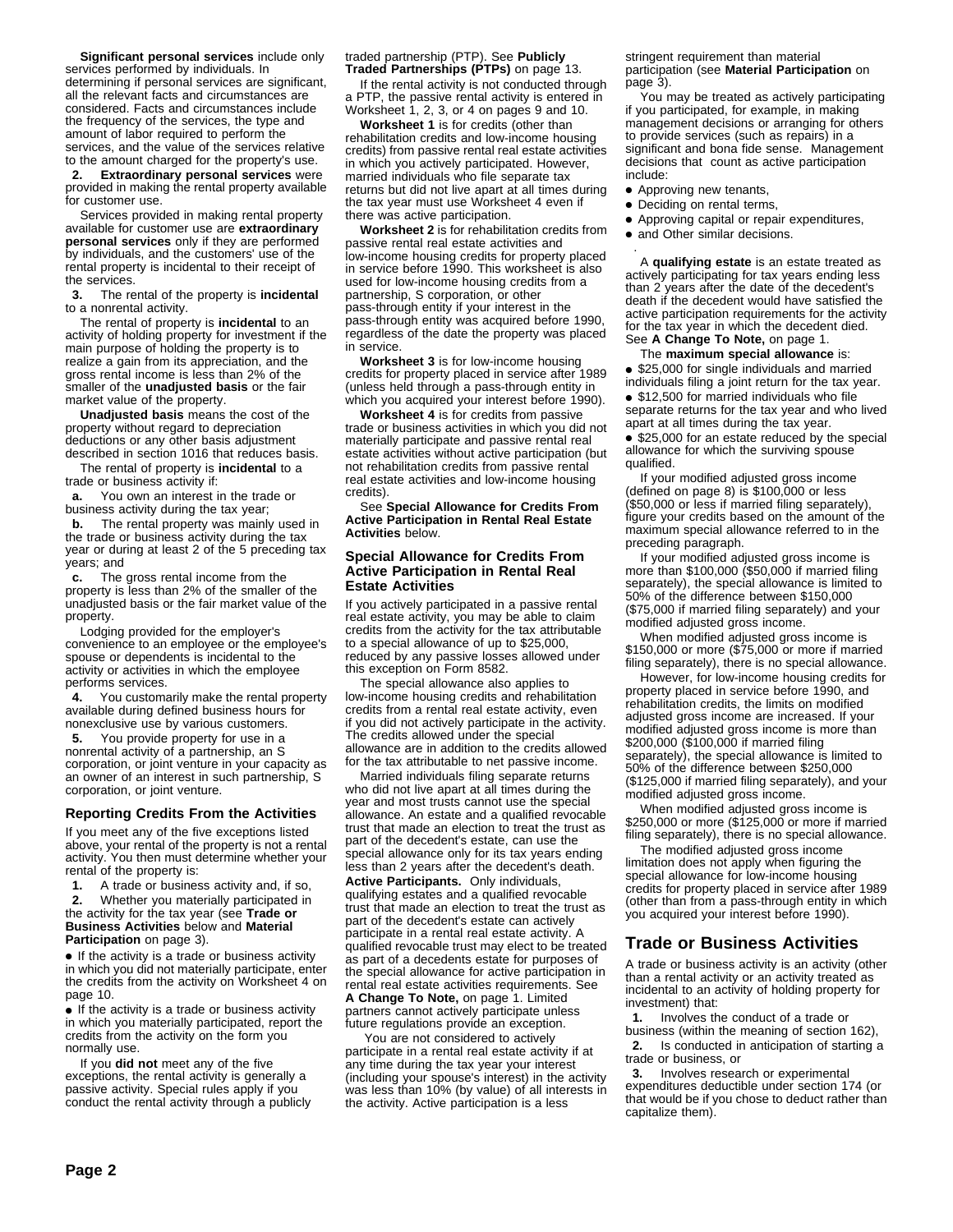#### **Reporting Credits From the Activities**

**Trade or Business Activities With Material Participation.—** If you materially participated in a trade or business activity, the activity is not a passive activity. Report the credits from the activity on the form you normally use.

**Trade or Business Activities Without Material Participation.—** If you did not materially participate in a trade or business activity, the activity is a passive activity. Generally, you must use Worksheet 4 on page 10 to determine the amount to enter on Form 8582-CR for each trade or business activity in which you did not materially participate. However, if you held the activity through a PTP, special rules apply. See **Publicly Traded Partnerships (PTPs)** on page 13.

### **Material Participation**

Participation, for purposes of the material participation tests listed below, generally includes any work you did for an activity if you owned an interest in the activity at the time you did the work. The capacity in which you did the work does not matter. However, work is not treated as participation if it is not work that an owner would customarily do in the same type of activity and one of your main reasons for doing the work was to avoid the disallowance of losses or credits from the activity under the passive activity rules.

**Tests for Investors.—** Work you did as an investor in an activity is not treated as participation unless you were directly involved in the day-to-day management or operations of the activity. Work done as an investor includes:

 $\ddot{y}$ **1.** Studying and reviewing financial statements or reports on operations of the activity

 **2.** Preparing or compiling summaries or analyses of the finances or operations of the activity for your own use.

 $\ddot{y}$ 3. Monitoring the finances or operations of the activity in a nonmanagerial capacity. **Proof of Participation.—** You may prove your participation in an activity by any reasonable means. You do not have to maintain contemporaneous daily time reports, logs, or similar documents if you can establish your participation by other reasonable means. Reasonable means for this purpose may include, but are not limited to, identifying services performed over a period of time and the approximate number of hours spent performing the services during that period, based on appointment books, calendars, or narrative summaries.

**Tests for Spouse.—** Participation by your spouse during the tax year in an activity you own may be counted as your participation in the activity. Your spouse's participation may be included as your participation even if your spouse did not own an interest in the activity and whether or not you and your spouse file a joint return for the tax year.

**Tests for Individuals.—** You materially participated for the tax year in an activity if you satisfy one or more of the following tests:  $\ddot{y}$ **1.** You participated in the activity for more than 500 hours.

 $\ddot{v}$ **2.** Your participation in the activity for the tax year was substantially all of the participation in the activity of all individuals (including individuals who did not own any interest in the activity) for the year.

 $\ddot{y}$ 3. You participated in the activity for more than 100 hours during the tax year, and you participated at least as much as any other individual (including individuals who did not own any interest in the activity) for the year.

 **4.** The activity is a significant participation activity for the tax year, and you participated in all significant participation activities during the year for more than 500 hours. A **significant participation activity** is any trade or business activity in which you participated for more than 100 hours during the year and in which you did not materially participate under any of the other material participation tests.

 **5.** You materially participated in the activity for any 5 (whether or not consecutive) of the 10 preceding tax years.

 **6.** The activity is a personal service activity in which you materially participated for any 3 (whether or not consecutive) preceding tax years.

An activity is a **personal service activity** if it involves performing personal services in the fields of health, law, engineering, architecture, accounting, actuarial science, performing arts, consulting, or any other trade or business in which capital is not a material income-producing factor.

 **7.** Based on all the facts and

circumstances, you participated in the activity on a regular, continuous, and substantial basis during the tax year.

You did not materially participate in the activity under this seventh test, however, if you participated in the activity for 100 hours or less during the tax year. Your participation in managing the activity does not count in determining whether you materially participated under this test if:

**ya.** Any person (except you) received compensation for performing services in the management of the activity; or

 $\ddot{\mathbf{v}}$ **b.** Any individual spent more hours during the tax year than you spent performing services in the management of the activity (regardless of whether the individual was compensated for the management services).

**Special Rules for Limited Partners.—** If you are a limited partner in an activity, you generally **did not** materially participate in the activity. You **did** materially participate in the activity, however, if you met material participation tests 1, 5, or 6 above for the tax year.

You are not treated as a limited partner for the material participation tests, however, if you were a general partner in the partnership at all times during the partnership's tax year ending with or within your tax year (or, if shorter, during the portion of the partnership's tax year in which you directly or indirectly owned your limited partner interest).

#### **Special Rules for Certain Retired or Disabled Farmers and Surviving Spouses**

**of Farmers.—** Certain retired or disabled farmers and surviving spouses of farmers are treated as materially participating in a farming activity if the real property used in the activity meets the estate tax rules for special valuation of farm property passed from a qualifying decedent. See Temporary Regulations section 1.469-5T(h)(2).

**Estates and Trusts.—** The PAC limitations apply to an estate or trust. See Temporary Regulations sections 1.469-1T(b)(2) and (3). The rules for determining material participation for this purpose have not yet been issued.

#### **Grouping of Activities**

Generally, one or more trade or business activities or rental activities may be treated as a single activity if the activities make up an appropriate economic unit for the measurement<br>of gain or loss under the passive activity rules. gain or loss under the passive activity rules. Whether activities make up an appropriate economic unit depends on all the relevant facts

and circumstances. The factors given the greatest weight in determining whether activities make up an appropriate economic unit are:

 **1.** Similarities and differences in types of trades or businesses,

- **2.** The extent of common control,<br>**73.** The extent of common owners
- The extent of common ownership,

 $\ddot{v}$ **4.** Geographical location, and

 **5.** Reliance between or among the activities.

**Example.** You have a significant ownership interest in a bakery and a movie theater in Baltimore and in a bakery and a movie theater in Philadelphia. Depending on all the relevant facts and circumstances, there may be more than one reasonable method for grouping your activities. For instance, the following groupings may or may not be permissible:

- ●A A single activity,
- ●A A movie theater activity and a bakery activity,
- ●A A Baltimore activity and a Philadelphia
- activity, or

• Four separate activities.

Once you choose a grouping under these rules, you must continue using that grouping in later tax years unless a material change in the facts and circumstances makes it clearly inappropriate.

The IRS may regroup your activities if your grouping fails to reflect one or more appropriate economic units and one of the primary purposes of your grouping is to avoid the passive activity limitations.

**Limitation on Grouping Certain Activities.—** The following activities may **not** be grouped together:

 $\ddot{y}$ **1.** A rental activity with a trade or business activity unless the activities being grouped together make up an appropriate economic unit, and

 $\ddot{y}$ **a.** The rental activity is insubstantial relative to the trade or business activity or vice versa, or

 $\ddot{y}$ **b.** Each owner of the trade or business activity has the same proportionate ownership interest in the rental activity. If so, the portion of the rental activity involving the rental of property to be used in the trade or business activity may be grouped with the trade or business activity.

 $\ddot{y}$ 2. An activity involving the rental of real property with an activity involving the rental of personal property (except for personal property provided in connection with the real property or vice versa).

 **3.** Any activity with another activity in a different type of business and in which you hold an interest as a limited partner or as a limited entrepreneur (as defined in section 464(e)(2)), if that other activity engages in holding, producing, or distributing motion picture films or videotapes; farming; leasing section 1245 property; or exploring for (or exploiting) oil and gas resources or geothermal deposits.

**Activities Conducted Through Partnerships or S Corporations, and C Corporations Subject to Section 469.—** Once a partnership or corporation determines its activities under these rules, a partner or shareholder may use these rules to group:

- those activities with each other,
- with activities conducted directly by the partner or shareholder, and
- with activities conducted through other partnerships and corporations.

 A partner or shareholder may not treat as separate activities those activities grouped together by the partnership or corporation.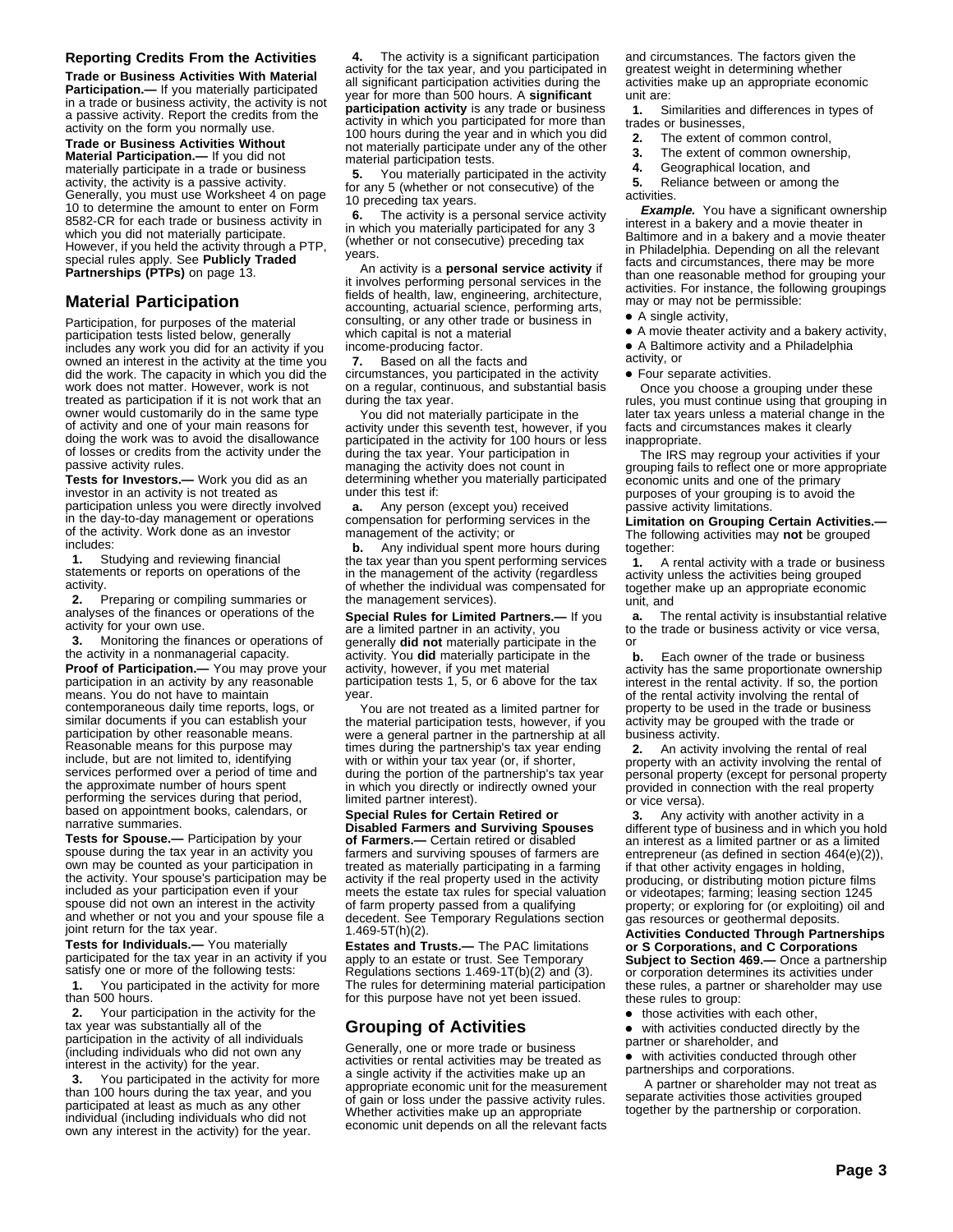**Partial Disposition of an Activity.—** You may treat the disposition of substantially all of an activity as a separate activity if you can prove with reasonable certainty:

 $\ddot{y}$ **1.** The prior year unallowed losses, if any, allocable to the part of the activity disposed of, and

 $\ddot{y}$ **2.** The net income or loss for the year of disposition allocable to the part of the activity disposed of.

## **Dispositions**

Unallowed PACs, unlike unallowed passive activity losses, are not allowable when you dispose of your interest in an activity. However, you may elect to increase the basis of the credit property by the amount of the original basis reduction of the property to the extent that the credit has not been allowed under the

passive activity rules. Unallowed PAC's that are not used to increase the basis of the credit property are carried forward until they are allowed. To make the election, complete Part VI of Form 8582-CR. No basis adjustment may be elected on a partial disposition of your interest in a passive activity.

## **Example of How To Complete Form 8582-CR**

In 1997, John Jones purchased an interest as a limited partner in Partnership A. Mr. Jones is married and files a joint return. During 1997, the partnership placed in service a residential rental building that qualified for the low-income housing credit.

Mr. Jones received a Schedule K-1 from the partnership. The low-income housing credit is shown on line 12(a)(3) of Schedule K-1 because the property was placed in service after 1989 (post-1989 low-income housing credit).

Mr. Jones's net passive income for 1997 is zero.

#### **Schedule K-1:**

|         |    | <b>12a</b> Low-income housing credit:                                                                                                                              |              |        |                                                                          |
|---------|----|--------------------------------------------------------------------------------------------------------------------------------------------------------------------|--------------|--------|--------------------------------------------------------------------------|
| Credits |    | (1) From section $42(j)(5)$ partnerships for property placed in<br>service before 1990<br>(2) Other than on line 12a(1) for property placed in service before 1990 | a(1)<br>a(2) |        |                                                                          |
|         |    | (3) From section $42(j)(5)$ partnerships for property placed in<br>service after 1989.<br>(4) Other than on line 12a(3) for property placed in service after 1989  | a(3)<br>a(4) | 12,000 | Form 8586, line 5                                                        |
|         |    | <b>b</b> Qualified rehabilitation expenditures related to rental real estate<br>activities                                                                         | 12b          |        |                                                                          |
|         |    | c Credits (other than credits shown on lines 12a and 12b) related<br>to rental real estate activities                                                              | 12c<br>12d   |        | See page 8 of Partner's<br>Instructions for Schedule K-1<br>(Form 1065). |
|         | 13 | <b>d</b> Credits related to other rental activities<br>Other credits<br>and a series of the contract of the contract of the contract of                            | 13           |        |                                                                          |

**For Paperwork Reduction Act Notice, see Instructions for Form 1065. Schedule K-1 (Form 1065) 1997 Form 1065) 1997**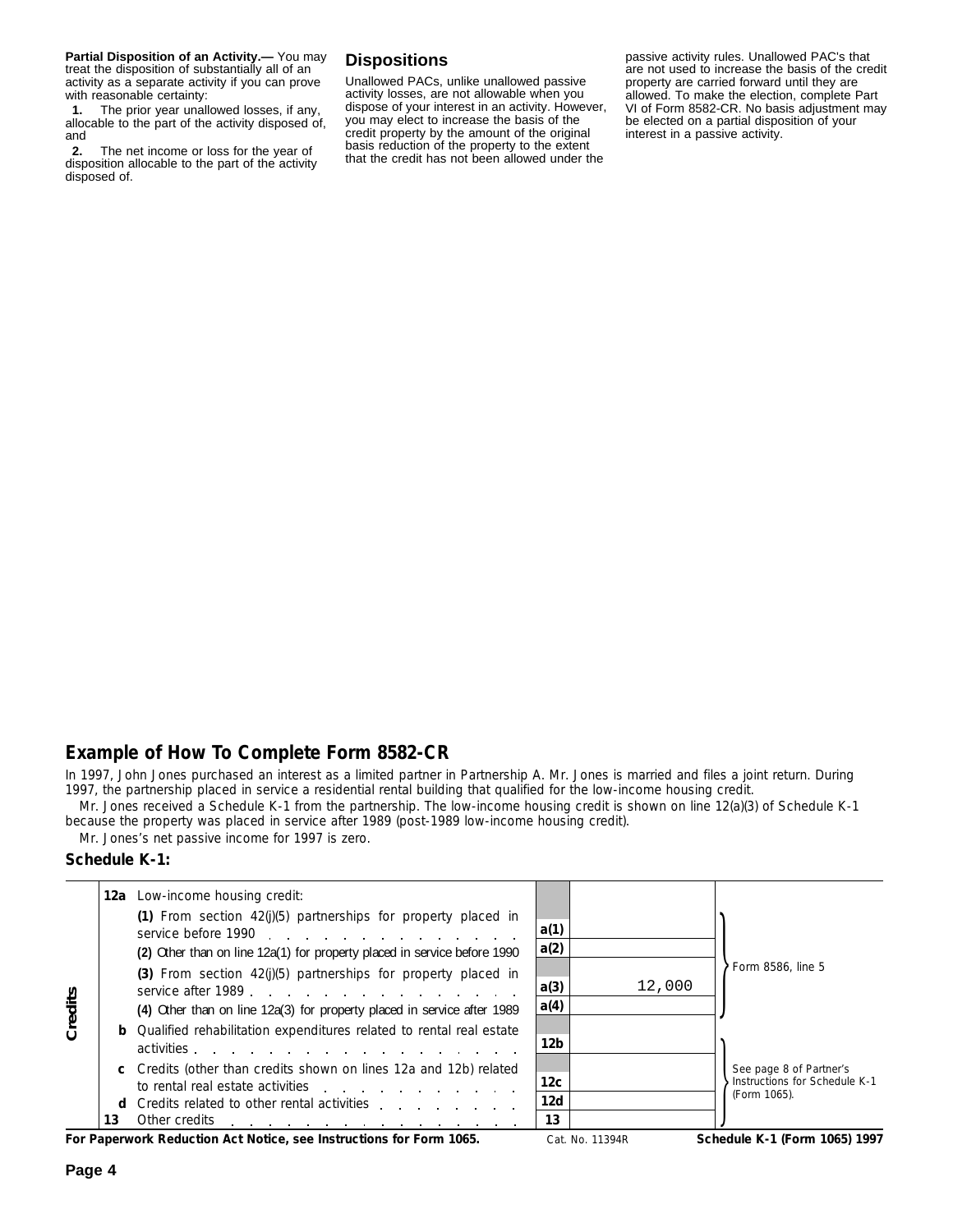**Step 1.—**Mr. Jones will need the following forms to report the low-income housing credit: **Form 8586,** Low-Income Housing Credit.

**Form 8582-CR,** Passive Activity Credit Limitations.

Mr. Jones follows the instructions for line 12a of Schedule K-1 and enters the employer identification number (EIN) of the partnership and the \$12,000 low-income housing credit on line 5 of Form 8586, and completes line 6.

|        | 8586                                                   | <b>Low-Income Housing Credit</b>                                                                     |                            |                | OMB No. 1545-0984              |
|--------|--------------------------------------------------------|------------------------------------------------------------------------------------------------------|----------------------------|----------------|--------------------------------|
|        |                                                        |                                                                                                      |                            |                |                                |
|        | Department of the Treasury<br>Internal Revenue Service | $\blacktriangleright$ Attach to your return.                                                         |                            |                | Attachment<br>Sequence No. 36b |
|        | Name(s) shown on return                                |                                                                                                      |                            |                | Identifying number             |
|        | John and Mary Jones                                    |                                                                                                      |                            |                | $123 - 00 - 4567$              |
| Part I |                                                        | <b>Current Year Low-Income Housing Credit (See instructions.)</b>                                    |                            |                |                                |
|        |                                                        | Number of Forms 8609 attached<br>and the state of the state of the state of the                      |                            |                |                                |
| 2      |                                                        | Eligible basis of building(s) (total from attached Schedule(s) A (Form 8609), line 1)                |                            | $\overline{2}$ |                                |
| За     |                                                        | Qualified basis of low-income building(s) (total from attached Schedule(s) A (Form 8609), line 3)    |                            | 3a             |                                |
| b      |                                                        | Has there been a decrease in the qualified basis of any building(s) since the close of the preceding |                            |                |                                |
|        |                                                        | tax year? $\Box$ Yes $\Box$ No If "Yes," enter the building identification number (BIN) of the       |                            |                |                                |
|        |                                                        | building(s) that had a decreased basis. If more space is needed, attach a schedule to list the BINs. |                            |                |                                |
|        |                                                        |                                                                                                      |                            |                |                                |
| 4      |                                                        | Current year credit (total from attached Schedule(s) A (Form 8609), see instructions)                |                            | 4              |                                |
| 5.     |                                                        | Credits from flow-through entities (if from more than one entity, see instructions):                 |                            |                |                                |
|        | If you are a-                                          | Then enter total of current year housing credit(s) from-                                             |                            |                |                                |
|        | a Shareholder                                          | Schedule K-1 (Form 1120S), lines 12b(1) through (4)                                                  |                            |                |                                |
|        | <b>b</b> Partner                                       | Schedule K-1 (Form 1065), lines 12a(1) through (4)                                                   | $10 - 5566650$             | 5              | 12,000                         |
|        | c Beneficiary                                          | Schedule K-1 (Form 1041), line 14                                                                    | EIN of flow-through entity |                |                                |
| 6      |                                                        | Add lines 4 and 5. (See instructions to find out if you complete Part II or file Form 3800.)         |                            | 6              | 12,000                         |
|        |                                                        | Passive activity credit or total current year credit for 1997 (see instructions)                     |                            | 7              |                                |

**Step 2.—**Line 7 of Form 8586 asks for the passive activity credit for 1997. The amount is figured on Form 8582-CR and the worksheets.

Worksheet 3 of Form 8582-CR is used for post-1989 low-income housing credits.

#### **Worksheet 3 for Lines 3a and 3b**

| Worksheet 3 for Lines 3a and 3b                         |             | (keep for your records)               |                                               |                                 |  |
|---------------------------------------------------------|-------------|---------------------------------------|-----------------------------------------------|---------------------------------|--|
| <b>Name of Activity</b>                                 | <b>From</b> | <b>Current Year</b><br><b>Credits</b> | <b>Prior Year</b><br><b>Unallowed Credits</b> | <b>Total Credits</b>            |  |
|                                                         | <b>Form</b> | (a) Credit line 3a                    | (b) Credit line 3b                            | $(c)$ Add cols. $(a)$ and $(b)$ |  |
| Partnership A                                           | 8586        | 12,000                                |                                               |                                 |  |
|                                                         |             |                                       |                                               |                                 |  |
|                                                         |             |                                       |                                               |                                 |  |
|                                                         |             |                                       |                                               |                                 |  |
|                                                         |             |                                       |                                               |                                 |  |
| <b>Total.</b> Enter on lines 3a and 3b of Form 8582-CR. | ▸           | 12,000                                |                                               |                                 |  |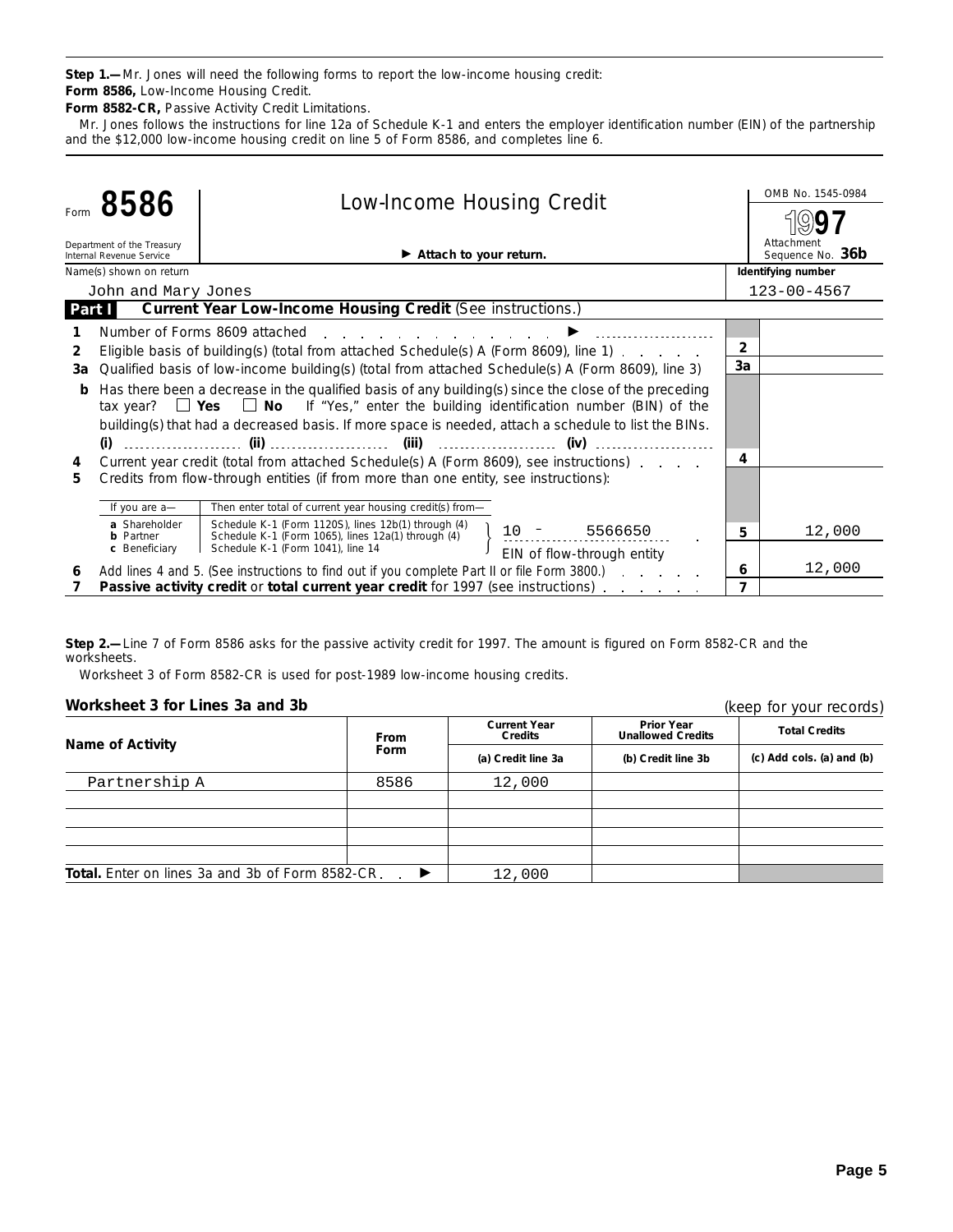Mr. Jones follows the instructions for Worksheet 3 and enters the total credits from column (a) of that worksheet on line 3a of Form 8582-CR. He enters the total credits on line 3c and completes lines 5 through 7 of the form. Mr. Jones can skip Parts II and III and go to Part IV because the only credit he has is from a post-1989 low-income housing rental real estate activity. He must also complete the computation for line 35 in the instructions to get the amount to enter on line 35 of the form.

| Form 8582-CR                                           | <b>Passive Activity Credit Limitations</b>                                                                                                                                                                                                                                |                                |                | OMB No. 1545-1034              |  |  |
|--------------------------------------------------------|---------------------------------------------------------------------------------------------------------------------------------------------------------------------------------------------------------------------------------------------------------------------------|--------------------------------|----------------|--------------------------------|--|--|
|                                                        | $\blacktriangleright$ See separate instructions.                                                                                                                                                                                                                          |                                |                |                                |  |  |
| Department of the Treasury<br>Internal Revenue Service | Attach to Form 1040 or 1041.                                                                                                                                                                                                                                              |                                |                | Attachment<br>Sequence No. 88a |  |  |
| Name(s) shown on return                                |                                                                                                                                                                                                                                                                           |                                |                | Identifying number             |  |  |
| John and Mary Jones                                    |                                                                                                                                                                                                                                                                           |                                |                | $123 - 00 - 4567$              |  |  |
| Part I                                                 | <b>1997 Passive Activity Credits</b><br>Caution: If you have credits from a publicly traded partnership, see Publicly Traded Partnerships (PTPs) on page 13<br>of the instructions.                                                                                       |                                |                |                                |  |  |
|                                                        | Credits From Rental Real Estate Activities With Active Participation (Other Than Rehabilitation<br>Credits and Low-Income Housing Credits) (See Lines 1a through 1c on page 8 of the instructions.)                                                                       |                                |                |                                |  |  |
|                                                        | 1a Credits from Worksheet 1, column (a)                                                                                                                                                                                                                                   | 1a                             |                |                                |  |  |
|                                                        |                                                                                                                                                                                                                                                                           |                                |                |                                |  |  |
|                                                        | <b>b</b> Prior year unallowed credits from Worksheet 1, column (b)                                                                                                                                                                                                        | 1b                             |                |                                |  |  |
|                                                        |                                                                                                                                                                                                                                                                           |                                | 1c             |                                |  |  |
|                                                        | Property Placed in Service Before 1990 (or From Pass-Through Interests Acquired Before 1990)<br>(See Lines 2a through 2c on page 8 of the instructions.)<br>2a Credits from Worksheet 2, column (a)<br><b>b</b> Prior year unallowed credits from Worksheet 2, column (b) | 2a<br>2b                       |                |                                |  |  |
|                                                        |                                                                                                                                                                                                                                                                           |                                | 2c             |                                |  |  |
| 3c on page 8 of the instructions.)                     | Low-Income Housing Credits for Property Placed in Service After 1989 (See Lines 3a through<br>3a Credits from Worksheet 3, column (a)<br><b>b</b> Prior year unallowed credits from Worksheet 3, column (b)                                                               | 12,000<br>3a<br>3 <sub>b</sub> |                |                                |  |  |
|                                                        | c Add lines 3a and 3b. <u>.</u><br>All Other Passive Activity Credits (See Lines 4a through 4c on page 8 of the instructions.)                                                                                                                                            |                                | 3 <sub>c</sub> | 12,000                         |  |  |
| b                                                      | 4a Credits from Worksheet 4, column (a)<br>Prior year unallowed credits from Worksheet 4, column (b)                                                                                                                                                                      | 4a<br>4b                       | 4c             |                                |  |  |
| 5                                                      |                                                                                                                                                                                                                                                                           |                                | 5              | 12,000                         |  |  |
| 6                                                      | Enter the tax attributable to net passive income (see page 8 of the instructions).                                                                                                                                                                                        |                                | 6              | $-0-$                          |  |  |
| 7<br>the instructions                                  | Subtract line 6 from line 5. If line 6 is more than or equal to line 5, enter -0- and see page 8 of<br>and the contract of the contract of the contract of the contract of the contract of                                                                                |                                | $\overline{7}$ | 12,000                         |  |  |
|                                                        |                                                                                                                                                                                                                                                                           |                                |                |                                |  |  |

**Part IV Special Allowance for Low-Income Housing Credits for Property Placed in Service After 1989 Note:** *Complete Part IV if you have an amount on line 3c. Otherwise, go to Part V.*  $\top$  $\top$ 

| 31 If you completed Part III, enter the amount from line 19. Otherwise, subtract line 16 from line 7<br>32 Enter the amount from line 30 | 31<br>32 | 12,000<br>$-0-$ |  |
|------------------------------------------------------------------------------------------------------------------------------------------|----------|-----------------|--|
| 33 Subtract line 32 from line 31. If zero, enter -0- here and on line 36                                                                 | 33       | 12,000          |  |
|                                                                                                                                          | -34      | 12,000          |  |
| 35 Tax attributable to the remaining special allowance (see page 10 of the instructions). $\therefore$ $\therefore$ 35                   |          | 9,900           |  |
|                                                                                                                                          |          |                 |  |
|                                                                                                                                          | 36       | 9.900           |  |

 $\top$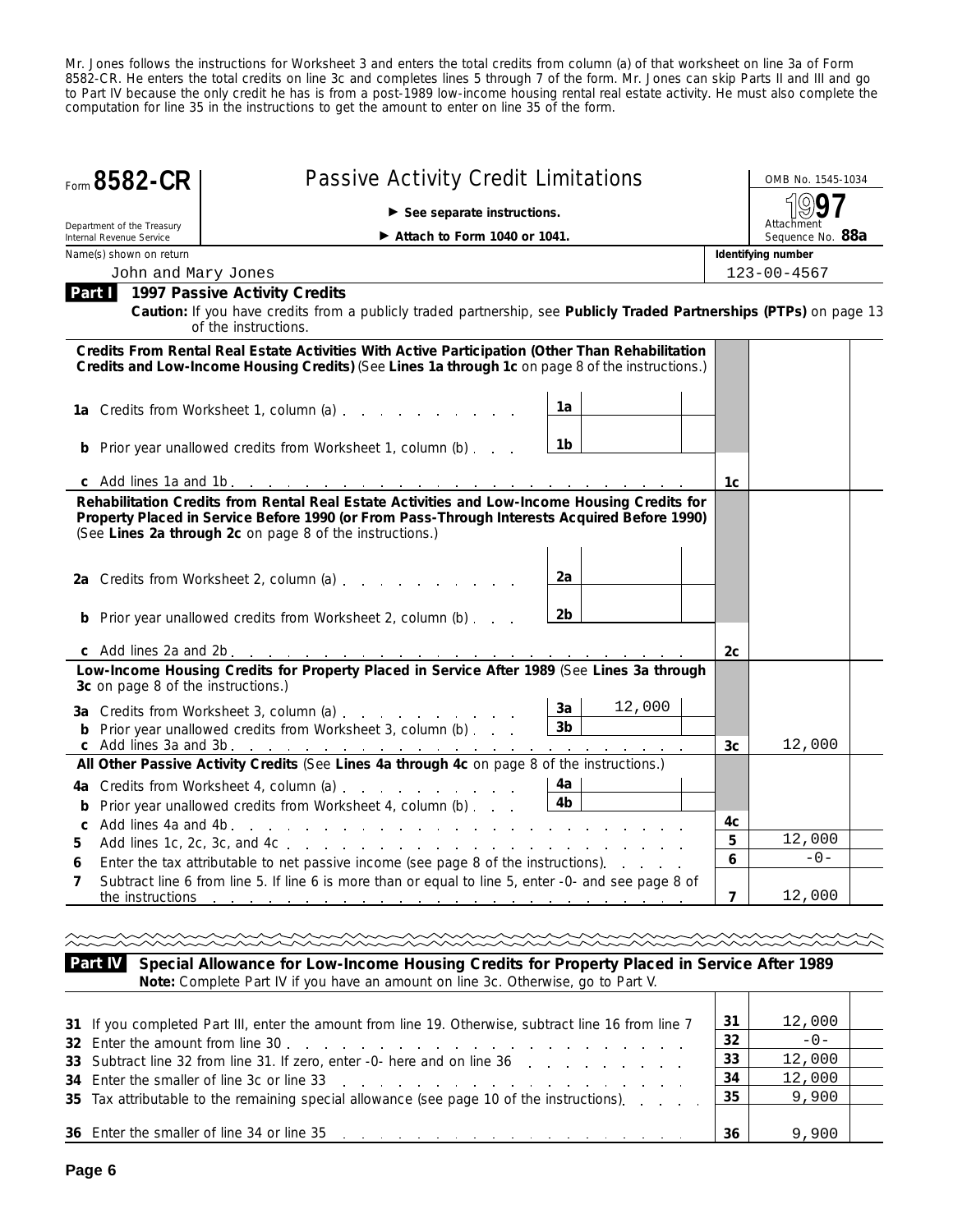#### **Line 35 computation:**

**Line 35.—**Figure the tax attributable to the remaining special allowance as follows:

| A. Taxable income. A.                                                                                                                                                                                                                                                                                                                          | 305,000 |
|------------------------------------------------------------------------------------------------------------------------------------------------------------------------------------------------------------------------------------------------------------------------------------------------------------------------------------------------|---------|
| <b>B.</b> Tax on line A. Use tax table, tax rate schedules, or<br>Schedule D (Form 1040) (or Schedule D (Form<br>1041), whichever applies example to the state of the state of the state of the state of the state of the state of the state of the state of the state of the state of the state of the state of the state of the state of the | 95,091  |
| <b>C.</b> Enter \$25,000 (\$12,500 if married filing<br>separate return and you and your<br>spouse lived apart at all times during<br>25,000<br>the year) $\qquad \qquad \ldots$                                                                                                                                                               |         |
| <b>D.</b> Enter amount from line 9 of Form 8582,<br>$-() -$<br>if any $\blacksquare$                                                                                                                                                                                                                                                           |         |
| <b>E.</b> Subtract line D from line C                                                                                                                                                                                                                                                                                                          | 25,000  |
| <b>F.</b> Subtract line E from line A.                                                                                                                                                                                                                                                                                                         | 280,000 |
|                                                                                                                                                                                                                                                                                                                                                |         |

| <b>G.</b> Tax on line F. Use tax table, tax rate schedules, or<br>Schedule D (Form 1040) (or Schedule D (Form<br>1041), whichever applies expansion and the control of the control of the control of the control of the control of the control of the control of the control of the control of the control of the control of the control of the | 85,191 |
|-------------------------------------------------------------------------------------------------------------------------------------------------------------------------------------------------------------------------------------------------------------------------------------------------------------------------------------------------|--------|
| <b>H.</b> Subtract line G from line B example and the Subtract line G from line B                                                                                                                                                                                                                                                               | 9,900  |
| <b>I.</b> Add lines 16 and 30 of Form 8582-CR and enter<br>the total the state of the state of the state of the state of the state of the state of the state of the state                                                                                                                                                                       |        |
| J. Subtract line I from line H. Tax attributable to the<br>remaining special allowance. Enter the result on<br>line 35 of Form 8582-CR                                                                                                                                                                                                          |        |

**Note:** *When using taxable income in the above computation, it is not necessary to refigure items that are based on a percentage of adjusted gross income.*

Mr. Jones completes Part V of Form 8582-CR:

#### **Passive Activity Credit Allowed Part V**

| 37 Passive Activity Credit Allowed. Add lines 6, 16, 30, and 36. See page 11 of the instructions<br>to find out how to report the allowed credit on your tax return and how to allocate allowed and |       |
|-----------------------------------------------------------------------------------------------------------------------------------------------------------------------------------------------------|-------|
| unallowed credits if you have more than one credit or credits from more than one activity. If you                                                                                                   |       |
| have any credits from a publicly traded partnership, see Publicly Traded Partnerships (PTPs)                                                                                                        |       |
|                                                                                                                                                                                                     | 9,900 |

**Step 3.—**After completing Form 8582-CR, Mr. Jones determines his allowed and unallowed credit. Because he has only one type of credit from a single passive activity, his allowed low-income housing credit for 1997 is the amount on line 37, or \$9,900. His unallowed credit of \$2,100 is determined by subtracting the allowed credit on line 37 from the total credit on line 5 (\$12,000 – \$9,900).

**Step 4.—**Mr. Jones enters the allowed passive activity credit of \$9,900 on line 7 of Form 8586 and completes Part II of that form according to the instructions for Form 8586. The unallowed credit of \$2,100 is carried forward and used to figure the passive activity credit allowed for 1998.

|              | 8586                                                   | <b>Low-Income Housing Credit</b>                                                                                                                                                                                                                                                                                                                                                                        |                | OMB No. 1545-0984              |
|--------------|--------------------------------------------------------|---------------------------------------------------------------------------------------------------------------------------------------------------------------------------------------------------------------------------------------------------------------------------------------------------------------------------------------------------------------------------------------------------------|----------------|--------------------------------|
|              | Department of the Treasury<br>Internal Revenue Service | Attach to your return.                                                                                                                                                                                                                                                                                                                                                                                  |                | Attachment<br>Sequence No. 36b |
|              | Name(s) shown on return                                |                                                                                                                                                                                                                                                                                                                                                                                                         |                | Identifying number             |
|              | John and Mary Jones                                    |                                                                                                                                                                                                                                                                                                                                                                                                         |                | $123 - 00 - 4567$              |
| Part I       |                                                        | Current Year Low-Income Housing Credit (See instructions.)                                                                                                                                                                                                                                                                                                                                              |                |                                |
|              |                                                        | Number of Forms 8609 attached                                                                                                                                                                                                                                                                                                                                                                           |                |                                |
| $\mathbf{2}$ |                                                        | Eligible basis of building(s) (total from attached Schedule(s) A (Form 8609), line 1)                                                                                                                                                                                                                                                                                                                   | $\overline{2}$ |                                |
| За           |                                                        | Qualified basis of low-income building(s) (total from attached Schedule(s) A (Form 8609), line 3)                                                                                                                                                                                                                                                                                                       | 3a             |                                |
| b<br>4       |                                                        | Has there been a decrease in the qualified basis of any building(s) since the close of the preceding<br>tax year? $\Box$ Yes $\Box$ No If "Yes," enter the building identification number (BIN) of the<br>building(s) that had a decreased basis. If more space is needed, attach a schedule to list the BINs.<br>Current year credit (total from attached Schedule(s) A (Form 8609), see instructions) | 4              |                                |
| 5.           |                                                        | Credits from flow-through entities (if from more than one entity, see instructions):                                                                                                                                                                                                                                                                                                                    |                |                                |
|              | If you are a-<br>a Shareholder                         | Then enter total of current year housing credit(s) from-<br>Schedule K-1 (Form 1120S), lines 12b(1) through (4)                                                                                                                                                                                                                                                                                         |                | 12,000                         |
|              | <b>b</b> Partner                                       | $10 - 5566650$<br>Schedule K-1 (Form 1065), lines 12a(1) through (4)<br>Schedule K-1 (Form 1041), line 14                                                                                                                                                                                                                                                                                               | 5              |                                |
|              | c Beneficiary                                          | EIN of flow-through entity                                                                                                                                                                                                                                                                                                                                                                              |                |                                |
| 6            |                                                        | Add lines 4 and 5. (See instructions to find out if you complete Part II or file Form 3800.)                                                                                                                                                                                                                                                                                                            | 6              | 12,000<br>9,900                |
|              |                                                        | Passive activity credit or total current year credit for 1997 (see instructions)                                                                                                                                                                                                                                                                                                                        | 7              |                                |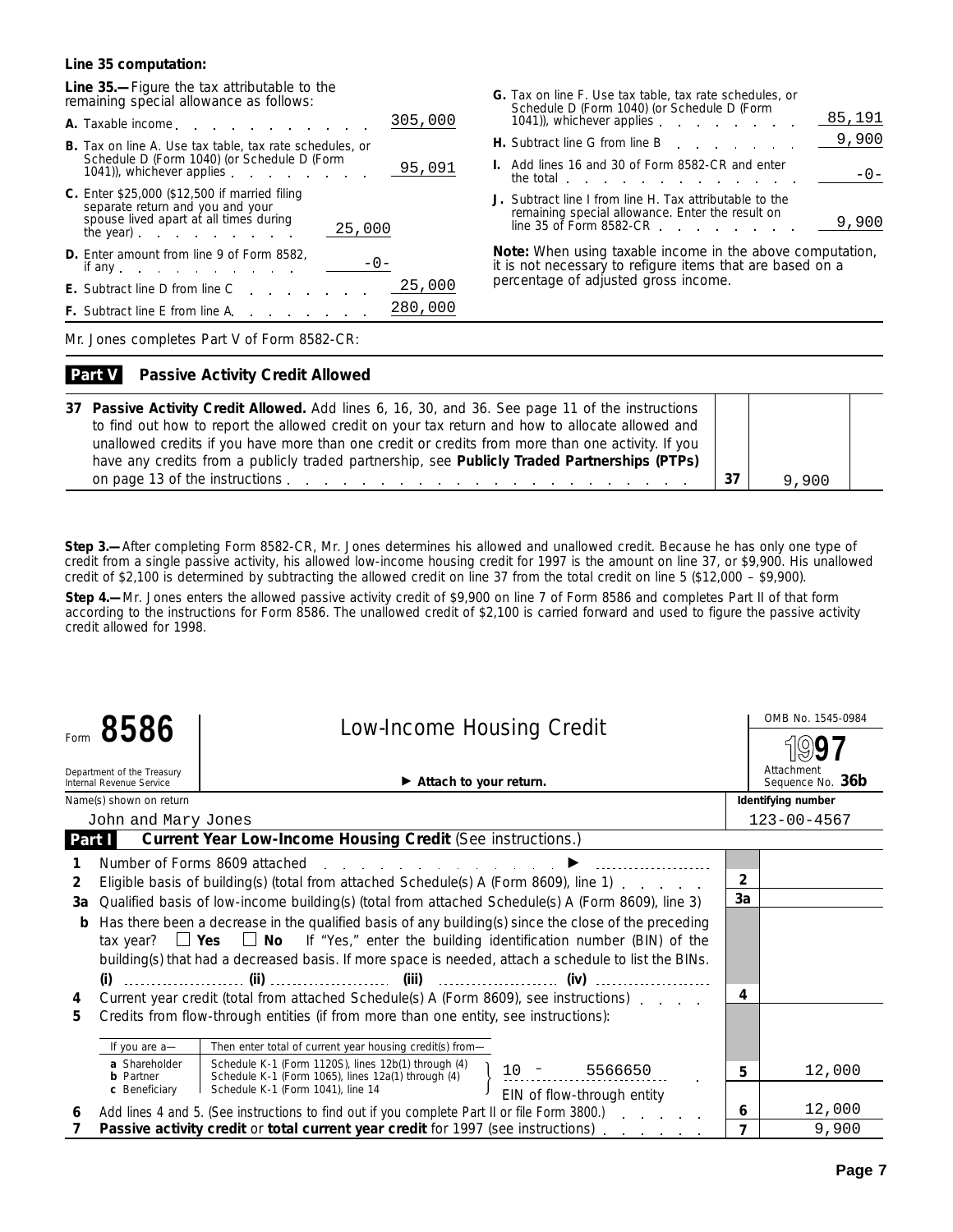## **Current Year Credits**

Convert any current year qualified expenditures into credits before beginning Worksheet 1, 2, 3, or 4.

**Form 3800, General Business Credit.—** Enter the credits from line 3 of Form 3800 in column (a) of Worksheet 1, 2, 3, or 4. If the credits are from more than one activity or more than one type of credit, separate the credits by activity or type before making entries in the worksheets.

**Example.** If you have a low-income housing credit from one activity and a research credit from a different activity, enter the low-income housing credit in column (a) of Worksheet 2 and make a separate entry for the research credit in column (a) of Worksheet 4.

**Form 8586, Low-Income Housing Credit.—** If you are not required to file Form 3800, enter the portion of the credit attributable to passive activities credit from line 6 of Form 8586 in column (a) of Worksheet 2 or 3.

**Form 8834, Qualified Electric Vehicle Credit.—** Enter the credits from line 10 of Form 8834 in column (a) of Worksheet 1 or 4. If the credits are from more than one activity, separate the credits by activity before making entries in the worksheet.

#### **Form 8844, Empowerment Zone**

**Employment Credit.—** Enter the credits from line 5 of Form 8844 in column (a) of Worksheet 1 or 4. If the credits are from more than one activity, separate the credits by activity before making entries in the worksheet.

**Nonconventional source fuel credit.—**

Figure your credit from passive activities for fuel produced from a nonconventional source and enter the credit in column (a) of Worksheet 4.

See section 29 for more information on the credit for fuel produced from a nonconventional source.

#### **Prior Year Unallowed Credits**

In figuring this year's PAC, you must take into account any credits from passive activities disallowed for prior years and carried forward to this year.

If you had only one type of prior year unallowed credit from a single passive activity, figure your prior year unallowed credit by subtracting line 37 of your 1996 Form 8582-CR from line 5 of your 1996 Form 8582-CR.

Otherwise, your prior year unallowed credits are the amounts shown in column (b) of Worksheet 9 in the 1996 Instructions for Form 8582-CR. Enter the prior year unallowed credits in column (b) of Worksheet 1, 2, 3, or 4, whichever apply.

#### **Part I—1997 Passive Activity Credits**

Use Part I to combine your credits from passive activities to determine if you have a PAC for 1997.

If your credits from all passive activities exceed the tax attributable to net passive income, you will have a PAC for 1997. Generally, you have net passive income if line 3 of **Form 8582,** Passive Activity Loss Limitations, shows income. See the instructions for line 6 of Form 8582-CR below for other details.

**Lines 1a through 1c.—** Individuals and qualifying estates that actively participated in rental real estate activities (other than rental real estate activities with rehabilitation credits or low-income housing credits) should include the credits from these activities on lines 1a through 1c. Use Worksheet 1 to figure the amounts to enter on lines 1a and 1b.

See **Special Allowance for Credits From Active Participation in Rental Real Estate Activities** on page 2.

**Note:** Include the credits in Worksheet 4, but not in Worksheet 1, if you were married filing a separate return and lived with your spouse at any time during the year, even if you actively participated.

**Note:** You may take credits that arose in a prior tax year (other than low-income housing and rehabilitation credits) under the special allowance only if you actively participated in the rental real estate activity for both that prior year and this year. If you did not actively participate for both years, include the credits in Worksheet 4, but not in Worksheet 1.

**Lines 2a through 2c.—** Individuals, including limited partners, and qualifying estates who had rehabilitation credits from rental real estate activities or low-income housing credits for property placed in service before 1990 should include the credits from those activities on lines 2a and 2b. Use Worksheet 2 to figure the amounts to enter on lines 2a and 2b.

However, if you have low-income housing credits for property placed in service after 1989, include those credits in Worksheet 3 instead of Worksheet 2. If you held an indirect interest in the property through a partnership, S corporation, or other pass-through entity, use Worksheet 3 only if you also acquired your interest in the pass-through entity after 1989. **Caution:** Include the credits in Worksheet 4, but not in Worksheet 2 or Worksheet 3, if you were married filing a separate return and lived with your spouse at any time during the year.

**Lines 3a through 3c.—** Individuals, including limited partners, and qualifying estates who had low-income housing credits from rental real estate activities for property placed in service after 1989 include those credits on lines 3a through 3c instead of Worksheet 2. If you held an indirect interest in the property through a partnership, S corporation, or other pass-through entity, use lines 3a through 3c only if you also acquired your interest in the pass-through entity after 1989. Use Worksheet 3 to figure the amounts to enter on lines 3a and 3b.

**Lines 4a through 4c.—** Individuals should include on lines 4a through 4c credits from passive activities that were not entered on Worksheets 1, 2, or 3. Trusts should include credits from **ALL** passive activities in Worksheet 4. Use Worksheet 4 to figure the amounts to enter on lines 4a and 4b. **Line 6.—** If line 3 of Form 8582 shows net income, or if you did not complete Form 8582 because you had net passive income, you will have to figure the tax on the net passive income. If you have an overall loss on an entire disposition of your interest in a passive activity, reduce net passive income, if any, on line 3 of Form 8582 to the extent of the loss (but not below zero) and use only the remaining net passive income in the computation below. If you had a net passive activity loss, enter zero on line 6 and go on to line 7.

Figure the tax on net passive income as follows:

**A.** Taxable income including net passive income .........

- **B.** Tax on line A. Use tax table, tax rate schedules, or Schedule D) (Form 1040) (or Schedule D (Form 1041)), whichever applies...
- **C.** Taxable income without net passive income.
- **D.** Tax on line C. Use tax table, tax rate schedules, or Schedule D (Form 1040) (or Schedule D (Form 1041)),
- whichever applies............................... **E.** Subtract line D from line B and enter the result on line 6 of Form 8582-CR.

**Note:** When using taxable income in the above computation, it is not necessary to refigure items that are based on a percentage of adjusted gross income.

**Line 7.—** If line 7 is zero because the tax on the net passive income on line 6 is greater than your credits from passive activities on line 5, all your credits from passive activities are allowed. In this case, enter the amount from line 5 on line 37 and report the credits on the form you normally use. Do not complete Worksheets 5 through 9.

#### **Part II—Special Allowance for Rental Real Estate Activities With Active Participation**

**Note:** Married persons filing separate returns who lived together at any time during the year are not eligible to complete Part II.

Use Part II to figure the credit allowed if you have any credits from rental real estate activities in which you actively participated (other than rehabilitation credits and low-income housing credits). See **Rental Activities** on page 2 for details.

**Line 9.—** Married persons filing separate returns who lived apart at all times during the year should enter \$75,000 on line 9 instead of \$150,000.

**Line 10.—** To figure **modified adjusted gross income** for this line, combine all of the amounts you would use to figure adjusted gross income, except **do not take** into account:

• Any passive activity loss as defined in section 469(d)(1),

• Any rental real estate losses allowed under section 469(c)(7) to real estate professionals (defined under **Activities That Are Not Passive Activities** on page 1),

• Any taxable social security or equivalent railroad retirement benefits,

• Any deductible contributions to an IRA or certain other qualified retirement plans under section 219,

• The deduction allowed under section 164(f) for one-half of self-employment taxes,

• The exclusion from income of interest from series EE U.S. savings bonds used to pay higher education expenses, or

• The exclusion allowed under section 137 for expenses related to adoption assistance expenses.

An overall loss from an entire disposition of an interest in a passive activity is taken into account when figuring modified adjusted gross income if you do not have any net income after combining net income and losses from all other passive activities (i.e., line 3 of Form 8582 is a loss or zero).

 If you do have net income when you combine all of the net losses and net income from all other passive activities, the overall loss from the activity disposed of is passive to the extent of the net income and nonpassive to the extent that it exceeds the net income.

 Take into account the nonpassive portion of the loss when figuring modified adjusted gross income.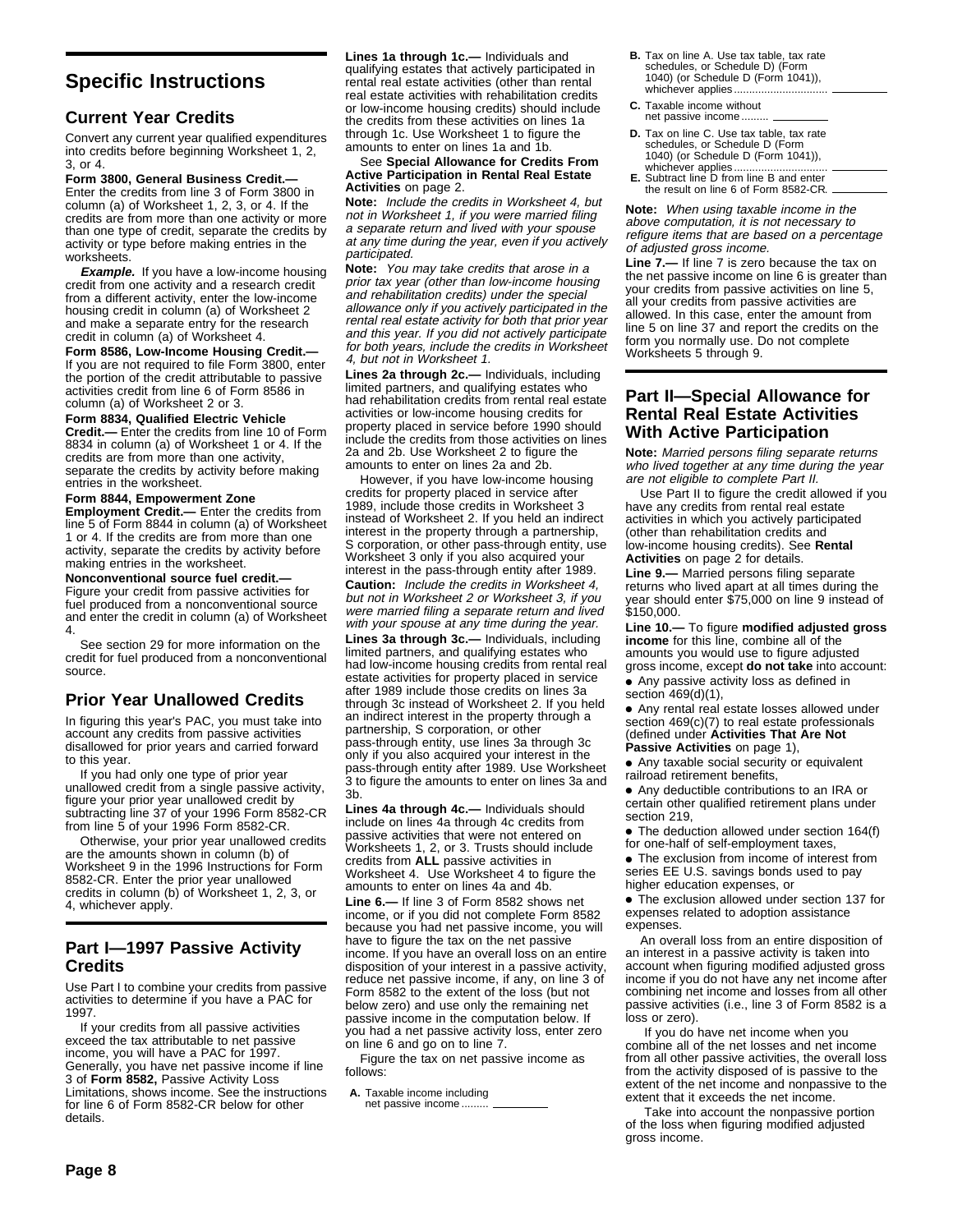Include any:

• Overall net income from passive activities from PTPs,

●A Any net income from significant participation passive activities, and

• Any other net passive income treated as nonpassive income under Temporary

Regulations section 1.469-2T(f) or Regulations section 1.469-2(f).

**Line 12.—** Do not enter more than \$12,500 on line 12 if you are married filing a separate return and you and your spouse lived apart at all times during the year.

**Line 15.—** Figure the tax attributable to the amount on line 14 as follows:

- **the result on line 15 of Form 8582-CR. B.** Tax on line A. Use tax table, tax rate the result on line 15 of Form 8582-CR. schedules, or Schedule D (Form 1040) (or Schedule D (Form 1041)), whichever applies...
- **C.** Enter amount from line A
- above ..
- **D.** Enter amount from line 14 of Form 8582-CR.......
- **E.** Subtract line D from line C ......................................

**F.** Tax on line E. Use tax table, tax rate schedules, or Schedule D (Form 1040)(or Schedule D (Form 1041)),

**A.** Taxable income............... whichever applies............................... **G.** Subtract line F from line B and enter

**Note:** When using taxable income in the above computation, it is not necessary to refigure items that are based on a percentage of adjusted gross income.

**Lines 1a and 1b.—**Use Worksheet 1 to figure the amounts to enter on lines 1a and 1b. Line 1a is used for credits from rental real estate activities with active participation for the current year and line 1b is used for prior year unallowed credits from rental real estate activities with active participation in both the prior year in which the credit arose and the current year. See instructions for **Special Allowance for Credits From Active Participation in Rental Real Estate Activities** on page 2 for a definition of active participation.

After you complete the worksheet below, enter the totals of columns (a) and (b) on the corresponding lines of Form 8582-CR and then complete line 1c.

**Note:** *Rehabilitation credits from rental real estate activities and low-income housing credits should be entered in Worksheet 2 or 3, whichever applies, even if you actively participated in the activity.*

#### **Worksheet 1 for Lines 1a and 1b** (keep for your records)

| <b>Name of Activity</b>                                 | <b>From</b> | <b>Current Year</b><br><b>Credits</b> | <b>Prior Year</b><br><b>Unallowed Credits</b> | <b>Total Credits</b>      |  |
|---------------------------------------------------------|-------------|---------------------------------------|-----------------------------------------------|---------------------------|--|
|                                                         | <b>Form</b> | (a) Credit line 1a                    | (b) Credit line 1b                            | (c) Add cols. (a) and (b) |  |
|                                                         |             |                                       |                                               |                           |  |
|                                                         |             |                                       |                                               |                           |  |
|                                                         |             |                                       |                                               |                           |  |
|                                                         |             |                                       |                                               |                           |  |
|                                                         |             |                                       |                                               |                           |  |
| <b>Totals.</b> Enter on lines 1a and 1b of Form 8582-CR |             |                                       |                                               |                           |  |

**Lines 2a and 2b.—**Use Worksheet 2 to figure the amounts to enter on lines 2a and 2b. Line 2a is used for rehabilitation credits and low-income housing credits from rental real estate activities for the current year and line 2b is used for prior year unallowed credits from those activities. However, use Worksheet 3 instead of Worksheet 2 if you have any low-income housing credits for property placed in service after 1989. If you held an indirect interest in the property through a partnership, S corporation, or other pass-through entity, use Worksheet 3 only if you also acquired your interest in the pass-through entity after 1989. Use this worksheet if you do not meet both requirements.

After you complete the worksheet below, enter the totals of columns (a) and (b) on the corresponding lines of Form 8582-CR and then complete line 2c.

#### **Worksheet 2 for Lines 2a and 2b** (keep for your records)

| Name of Activity                                 | <b>From</b> | <b>Current Year</b><br><b>Credits</b> | <b>Prior Year</b><br><b>Unallowed Credits</b> | <b>Total Credits</b>      |
|--------------------------------------------------|-------------|---------------------------------------|-----------------------------------------------|---------------------------|
|                                                  | <b>Form</b> | (a) Credit line 2a                    | (b) Credit line 2b                            | (c) Add cols. (a) and (b) |
|                                                  |             |                                       |                                               |                           |
|                                                  |             |                                       |                                               |                           |
|                                                  |             |                                       |                                               |                           |
|                                                  |             |                                       |                                               |                           |
|                                                  |             |                                       |                                               |                           |
| Totals. Enter on lines 2a and 2b of Form 8582-CR |             |                                       |                                               |                           |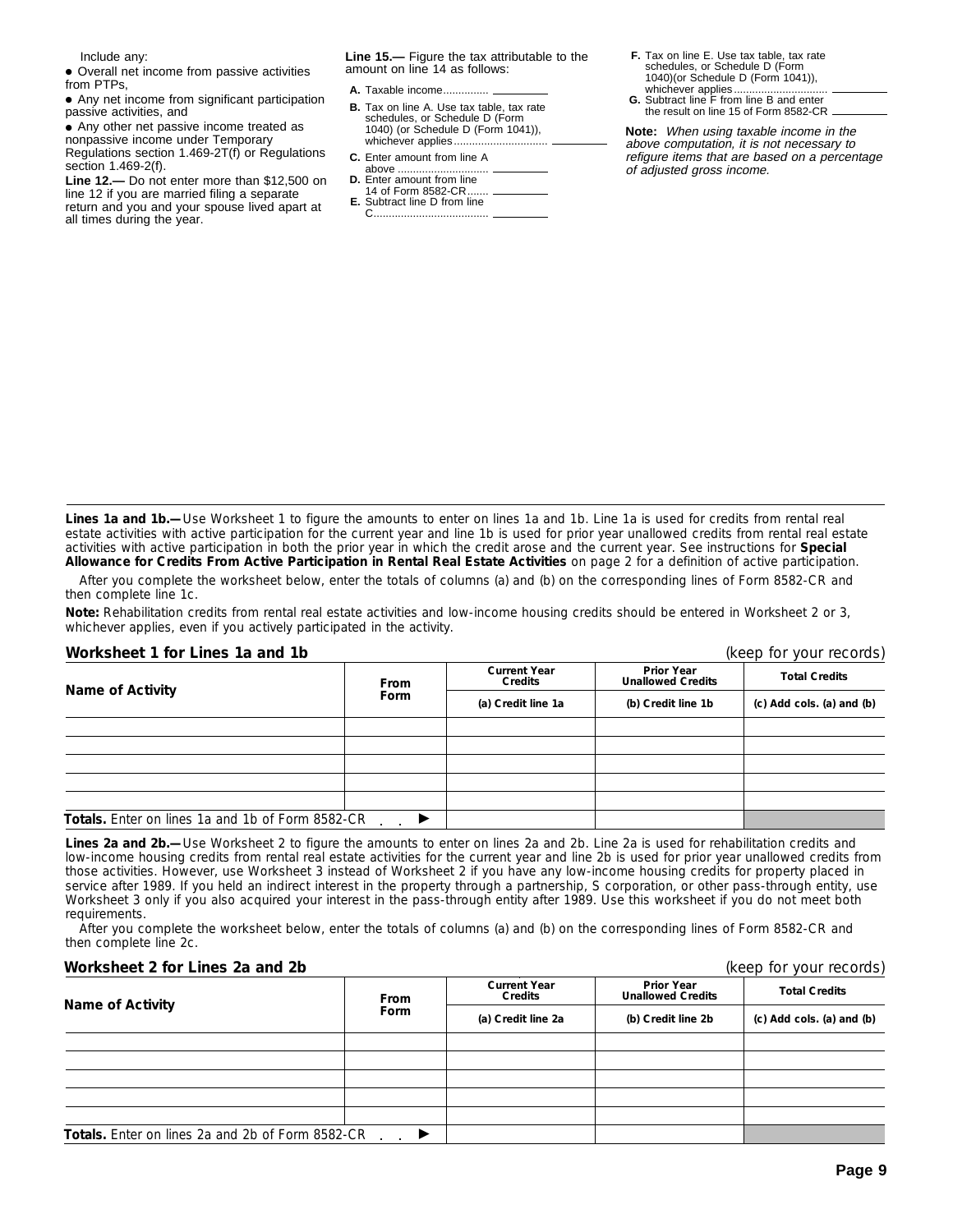**Lines 3a and 3b.—**Use Worksheet 3 to figure the amounts to enter on lines 3a and 3b for low-income housing credits for property placed in service after 1989. If you held an indirect interest in the property through a partnership, S corporation, or other pass-through entity, use Worksheet 3 only if you also acquired your interest in the pass-through entity after 1989. Line 3a is used for the current year credits and line 3b is used for prior year unallowed credits for those activities.

After you complete the worksheet below, enter the totals of columns (a) and (b) on the corresponding lines of Form 8582-CR and then complete line 3c.

#### **Worksheet 3 for Lines 3a and 3b**

| Name of Activity                                        | <b>From</b>           | <b>Current Year</b><br>Credits | <b>Prior Year</b><br><b>Unallowed Credits</b> | <b>Total Credits</b><br>(c) Add cols. (a) and (b) |  |
|---------------------------------------------------------|-----------------------|--------------------------------|-----------------------------------------------|---------------------------------------------------|--|
|                                                         | Form                  | (a) Credit line 3a             | (b) Credit line 3b                            |                                                   |  |
|                                                         |                       |                                |                                               |                                                   |  |
|                                                         |                       |                                |                                               |                                                   |  |
|                                                         |                       |                                |                                               |                                                   |  |
|                                                         |                       |                                |                                               |                                                   |  |
|                                                         |                       |                                |                                               |                                                   |  |
| <b>Totals.</b> Enter on lines 3a and 3b of Form 8582-CR | $\blacktriangleright$ |                                |                                               |                                                   |  |

**Lines 4a and 4b.—**Use Worksheet 4 to figure the amounts to enter on lines 4a and 4b. Line 4a is used for credits from all other passive activities for the current year and line 4b is used for prior year unallowed credits from those activities.

After you complete the worksheet below, enter the totals of columns (a) and (b) on the corresponding lines of Form 8582-CR and then complete line 4c.

#### **Worksheet 4 for Lines 4a and 4b** (keep for your records)

| <b>Name of Activity</b>                                 | <b>From</b> | <b>Current Year</b><br>Credits | <b>Prior Year</b><br><b>Unallowed Credits</b> | <b>Total Credits</b>      |  |
|---------------------------------------------------------|-------------|--------------------------------|-----------------------------------------------|---------------------------|--|
|                                                         | Form        | (a) Credit line 4a             | (b) Credit line 4b                            | (c) Add cols. (a) and (b) |  |
|                                                         |             |                                |                                               |                           |  |
|                                                         |             |                                |                                               |                           |  |
|                                                         |             |                                |                                               |                           |  |
|                                                         |             |                                |                                               |                           |  |
|                                                         |             |                                |                                               |                           |  |
| <b>Totals.</b> Enter on lines 4a and 4b of Form 8582-CR |             |                                |                                               |                           |  |

#### **Part III—Special Allowance for Rehabilitation Credits From Rental Real Estate Activities and Low-Income Housing Credits for Property Placed in Service Before 1990 (or From Pass-Through Interests Acquired Before 1990)**

**Note:** Married persons filing separate returns who lived together at any time during the year are not eligible to complete Part III.

Use Part III to figure the credit allowed if you have any rehabilitation credits or low-income housing credits for property placed in service before 1990. Also use this part if your low-income housing credit is from a partnership, S corporation, or other pass-through entity in which you acquired your interest before 1990, regardless of the date the property was placed in service.

**Line 21.—** Married persons filing separate returns who lived apart at all times during the year should enter \$125,000 on line 21 instead of \$250,000.

Skip lines 21 through 26 if you completed Part II of this form and your modified adjusted gross income on line 10 in Part II was \$100,000 or less (\$50,000 or less if married filing separately and lived apart from your spouse for the entire year). If this was the case, enter the amount from line 15 on line 27.

**Line 24.—** Do not enter more than \$12,500 on line 24 if you are married filing a separate return and lived apart from your spouse for the year.

**Line 27.—** Figure the tax attributable to the amount on line 26 as follows:

**A.** Taxable income.....................

- **B.** Tax on line A. Use tax table, tax rate schedules, or Schedule D (Form 1040) (or Schedule D (Form 1041)), whichever applies.................................. **A.** Taxable income.....................
- **C.** Enter amount from line A
- above .................................... **D.** Enter amount from line 26 of
- Form 8582-CR ...................... **E.** Subtract line D from line C ...
- **F.** Tax on line E. Use tax table, tax rate schedules, or Schedule D (Form 1040)
- (or Schedule D (Form 1041)), whichever applies...
- **G.** Subtract line F from line B and enter the result on line 27 of Form 8582-CR .......

**Note:** When using taxable income in the above computation, it is not necessary to refigure items that are based on a percentage of adjusted gross income.

#### **Part IV—Special Allowance for Low-Income Housing Credits for Property Placed in Service After 1989**

Use Part IV to figure the credit allowed if you have any low-income housing credits for property placed in service after 1989. If you

held an indirect interest in the property through a partnership, S corporation, or other pass-through entity, use this part only if your interest in the pass-through entity was also acquired after 1989.

**Note:** Married persons filing separate returns who lived together at any time during the year are not eligible to complete Part IV.

**Line 35.—** Figure the tax attributable to the remaining special allowance as follows:

- 
- **B.** Tax on line A. Use tax table, tax rate schedules, or Schedule D (Form 1040) (or Schedule D (Form 1041)), whichever applies.

**C.** Enter \$25,000 (\$12,500 if married filing separate return and you and your spouse lived

- apart at all times
- during the year). **D.** Enter amount from line 9 of Form
- 8582, if any....
- **E.** Subtract line D from line C ... **F.** Subtract line E from line A....
- **G.** Tax on line F. Use tax table, tax rate schedules, or Schedule D (Form 1040) (or Schedule D (Form 1041)), whichever applies....
- **H.** Subtract line G from line B... **I.** Add lines 16 and 30 of Form 8582-CR
- and enter the total ................................. **J.** Subtract line I from line H. Tax attributable to the remaining special allowance. Enter the result on line 35 of Form 8582-CR......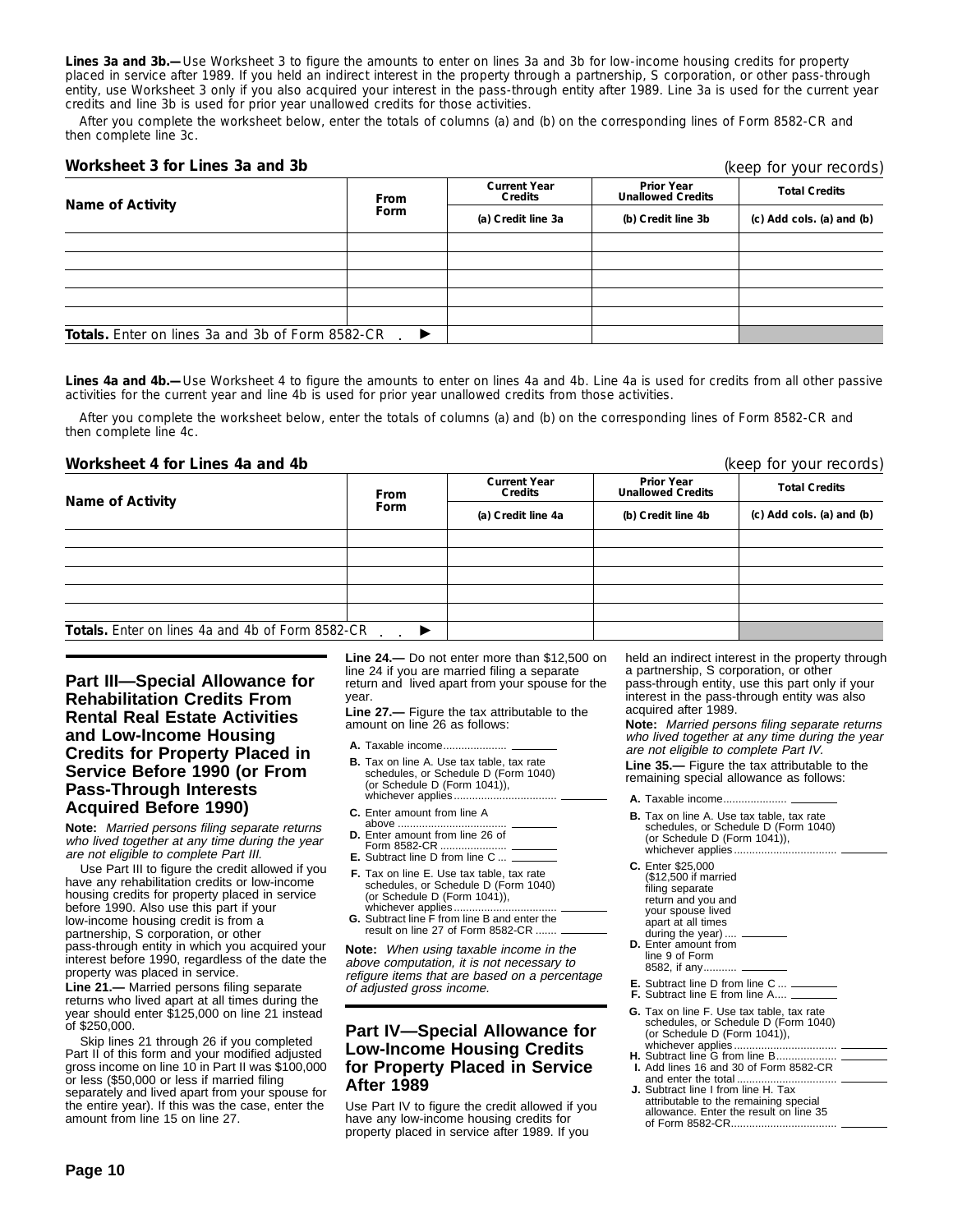**Note:** When using taxable income in the above computation, it is not necessary to refigure items that are based on a percentage of adjusted gross income.

## **Part V—Passive Activity Credit Allowed**

Use Part V to figure the PAC (as determined in Part I) that is allowed for 1997 for all passive activities.

**Line 37.—** If you have only one type of credit, the amount on line 37 is the credit allowed for the year. Enter this amount on the form where it is normally reported. See **Reporting Allowed Credits on Your Tax Return** below. Your unallowed credit would be line 5 minus line 37.

Use Worksheets 5 through 9, whichever apply, on pages 11 and 12, to allocate the allowed and unallowed credits if you have credits from more than one activity. Also use the worksheets if you must allocate the credits because they are reported on different forms.

Keep a record of each unallowed credit and the activity to which it belongs so you can claim the credit if it becomes allowable in a future year.

#### **Reporting Allowed Credits on Your Tax Return**

**Form 3800.—** Enter on line 4 of Form 3800 the total passive activity general business credit allowed.

**Form 8586.—** If you are not required to file Form 3800, enter on line 7 of Form 8586 any allowed low-income housing credit.

**Form 8834.—** Enter on line 12 of Form 8834 the passive activity qualified electric vehicle credit allowed.

**Form 8844.—** Enter on line 7 of Form 8844 the passive activity empowerment zone employment credit allowed.

**Nonconventional Source Fuel Credit.—** If you have an allowed passive activity credit for fuel produced from a nonconventional source, see section 29 for limitations and adjustments to the credit. Attach a separate schedule to your tax return showing how you figured the credit. If you have both passive and nonpassive credits, combine the credits before applying the limitations and adjustments. Report the credit on the line specified by the instructions for the tax return you file.

#### **Instructions for Worksheet 5**

Complete Worksheet 5 if you have an amount on line 1c of Form 8582-CR and you have credits from more than one activity.

**Column (a).—**Enter the credits from Worksheet 1, column (c), in column (a) of this worksheet.

**Column (b).—**Divide each of the credits shown in column (a) by the total of the credits in column (a) and enter the ratio for each of the activities in column (b). The total of all ratios should equal 1.00.

**Column (c).—**Multiply line 16 of Form 8582-CR by the ratios in column (b) and enter the result in column (c). If the total of this column is the same as the total of column (a), all of the credits for the activities in column (a) of this worksheet are allowed. Report them on the forms you normally report them on and complete Worksheet 6 if you have credits shown in Worksheet 2. Also complete Worksheet 7 or 8 if you have credits shown in Worksheet 3 or 4. If the total of column (a) is more than the total of column (c), complete column (d).

**Column (d).—**Subtract column (c) from column (a) and enter the result in this column. Also enter the name of each activity and the form the credit should be reported on in Worksheet 8 and enter the amount from column (d) of this worksheet in column (a) of Worksheet 8. Also complete Worksheet 6 or 7 if you have credits on line 2c or 3c of Form 8582-CR.

#### **Worksheet 5 for Credits on Line 1a or 1b** (keep for your records)

| <b>WUINSING UP UP OF CHILE OF LITE IS UP TO</b>                                      |                               |             |            |                          | INCENTUL YUUL ICCUIUS)                        |  |  |
|--------------------------------------------------------------------------------------|-------------------------------|-------------|------------|--------------------------|-----------------------------------------------|--|--|
| <b>Name of Activity</b>                                                              | Form To Be $ $<br>Reported on | (a) Credits | (b) Ratios | (c) Special<br>Allowance | (d) Subtract<br>column (c) from<br>column (a) |  |  |
|                                                                                      |                               |             |            |                          |                                               |  |  |
|                                                                                      |                               |             |            |                          |                                               |  |  |
|                                                                                      |                               |             |            |                          |                                               |  |  |
|                                                                                      |                               |             |            |                          |                                               |  |  |
|                                                                                      |                               |             |            |                          |                                               |  |  |
| <b>Totals</b><br>the contract of the contract of the contract of the contract of the |                               |             | 1.00       |                          |                                               |  |  |

#### **Instructions for Worksheet 6**

Complete Worksheet 6 if you have credits on line 2c of Form 8582-CR and you have credits from more than one activity.

**Column (a).—**Enter the credits from Worksheet 2, column (c), in column (a) of this worksheet.

**Column (b).—**Divide each of the individual credits shown in column (a) by the total of all the credits in column (a) and enter the ratios for each of the activities in column (b). The total of all the ratios should equal 1.00.

**Column (c).—**Multiply line 30 of Form 8582-CR by the ratios in column (b) and enter the result in column (c). If the total of this column is the same as the total of column (a), all the credits for the activities in column (a) of this worksheet are allowed. Report them on the forms you normally report them on and complete Worksheet 7 or 8 if you have credits shown in Worksheet 3 or 4 or amounts in column (d) of Worksheet 5. If the total of column (a) is more than the total of column (c), complete column (d).

**Column (d).—**Subtract column (c) from column (a) and enter the result in this column. Also enter the name of each activity and the form the credit should be reported on in Worksheet 8 and enter the amount from column (d) of this worksheet in column (a) of Worksheet 8.

| Worksheet 6 for Credits on Line 2a or 2b                                                  |                                  |             |            | (keep for your records)  |                                               |  |
|-------------------------------------------------------------------------------------------|----------------------------------|-------------|------------|--------------------------|-----------------------------------------------|--|
| <b>Name of Activity</b>                                                                   | Form To Be<br><b>Reported on</b> | (a) Credits | (b) Ratios | (c) Special<br>Allowance | (d) Subtract<br>column (c) from<br>column (a) |  |
|                                                                                           |                                  |             |            |                          |                                               |  |
|                                                                                           |                                  |             |            |                          |                                               |  |
|                                                                                           |                                  |             |            |                          |                                               |  |
|                                                                                           |                                  |             |            |                          |                                               |  |
|                                                                                           |                                  |             |            |                          |                                               |  |
| <b>Totals</b><br>the contract of the contract of the contract of the contract of the con- |                                  |             | 1.00       |                          |                                               |  |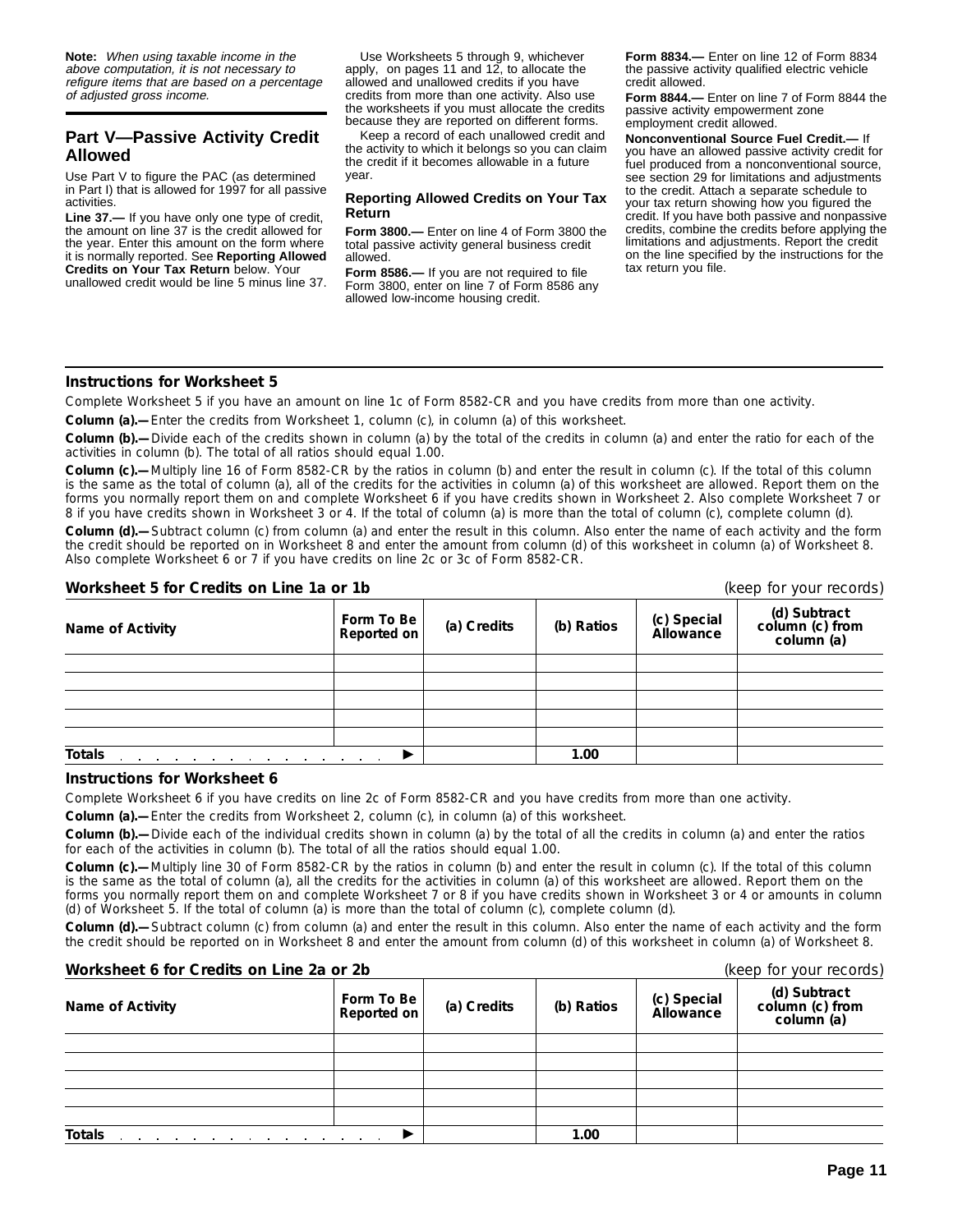#### **Instructions for Worksheet 7**

Complete Worksheet 7 if you have credits on line 3c of Form 8582-CR and you have credits from more than one activity.

**Column (a).**—Enter the credits from Worksheet 3, column (c), in column (a) of this worksheet.

**Column (b).—**Divide each of the individual credits shown in column (a) by the total of all the credits in column (a) and enter the ratios for each of the activities in column (b). The total of all the ratios should equal 1.00.

**Column (c).—**Multiply line 36 of Form 8582-CR by the ratios in column (b) and enter the result in column (c). If the total of this column is the same as the total of column (a), all the credits for the activities in column (a) of this worksheet are allowed. Report them on the forms you normally report them on and complete Worksheet 8 if you have credits shown in Worksheet 4 or amounts in column (d) of Worksheet 5 or 6. If the total of column (a) is more than the total of column (c), complete column (d).

**Column (d).—**Subtract column (c) from column (a) and enter the result in this column. Also enter the name of each activity and the form the credit should be reported on in Worksheet 8 and enter the amount from column (d) of this worksheet in column (a) of Worksheet 8.

### **Worksheet 7 for Credits on Line 3a or 3b** (keep for your records)

| Name of Activity                      | Form To Be<br>Reported on | (a) Credits | (b) Ratios | (c) Special<br>Allowance | (d) Subtract<br>column (c) from<br>column (a) |
|---------------------------------------|---------------------------|-------------|------------|--------------------------|-----------------------------------------------|
|                                       |                           |             |            |                          |                                               |
|                                       |                           |             |            |                          |                                               |
|                                       |                           |             |            |                          |                                               |
|                                       |                           |             |            |                          |                                               |
|                                       |                           |             |            |                          |                                               |
| <b>Totals</b><br>$\sim$<br>$\sim 100$ |                           |             | 1.00       |                          |                                               |

#### **Instructions for Worksheet 8**

Complete Worksheet 8 if you have credits on line 4c of Form 8582-CR from more than one activity or reported on different forms, or you have amounts in column (d) of Worksheets 5, 6, or 7.

**Column (a).—**Enter the amounts, if any, from column (c) of Worksheet 4 and column (d) of Worksheets 5, 6, and 7.

**Column (b).—**Divide each of the credits in column (a) by the total of all the credits in column (a). The total of all the ratios should equal 1.00.

**Column (c).—**Complete the following computation:

- **A.** Enter line 5 of Form 8582-CR
- **B.** Enter line 37 of Form 8582-CR
- **C.** Subtract line B from line A

Multiply line C by the ratios in column (b) and enter the results in column (c). Complete Worksheet 9 to determine the credits allowed for 1997.

#### **Worksheet 8—Allocation of Unallowed Credits** (keep for your records)

| Name of Activity                            | Form To Be<br>Reported on       | (a) Credits | (b) Ratios | (c) Unallowed Credits |
|---------------------------------------------|---------------------------------|-------------|------------|-----------------------|
|                                             |                                 |             |            |                       |
|                                             |                                 |             |            |                       |
|                                             |                                 |             |            |                       |
|                                             |                                 |             |            |                       |
|                                             |                                 |             |            |                       |
| <b>Totals</b><br>the company of the company | the contract of the contract of |             | 1.00       |                       |

#### **Instructions for Worksheet 9**

**Column (a).—**Enter all the activities shown in Worksheet 8. The credits entered in column (a) of this worksheet should be the credits shown in column (c) of Worksheets 1, 2, 3, and 4 for the activities listed in Worksheet 8.

**Column (b).—**Enter the amounts from column (c) of Worksheet 8 in this column. These are your **unallowed credits for 1997. Column (c).—**Subtract column (b) from column (a). These are the **credits allowed for 1997.** The amounts in this column should be reported on the forms you normally use to report the credits. See **Reporting Allowed Credits on Your Tax Return** on page 11.

#### **Worksheet 9—Allowed Credits** (keep for your records)

| <u>WURSING A MINUWED OIGHNO</u>                                                  |                           |             |                       | $(100 \mu)$ ior your records |
|----------------------------------------------------------------------------------|---------------------------|-------------|-----------------------|------------------------------|
| <b>Name of Activity</b>                                                          | Form To Be<br>Reported on | (a) Credits | (b) Unallowed Credits | (c) Allowed Credits          |
|                                                                                  |                           |             |                       |                              |
|                                                                                  |                           |             |                       |                              |
|                                                                                  |                           |             |                       |                              |
|                                                                                  |                           |             |                       |                              |
|                                                                                  |                           |             |                       |                              |
| <b>Totals</b><br>the contract of the contract of the contract of the contract of |                           |             |                       |                              |